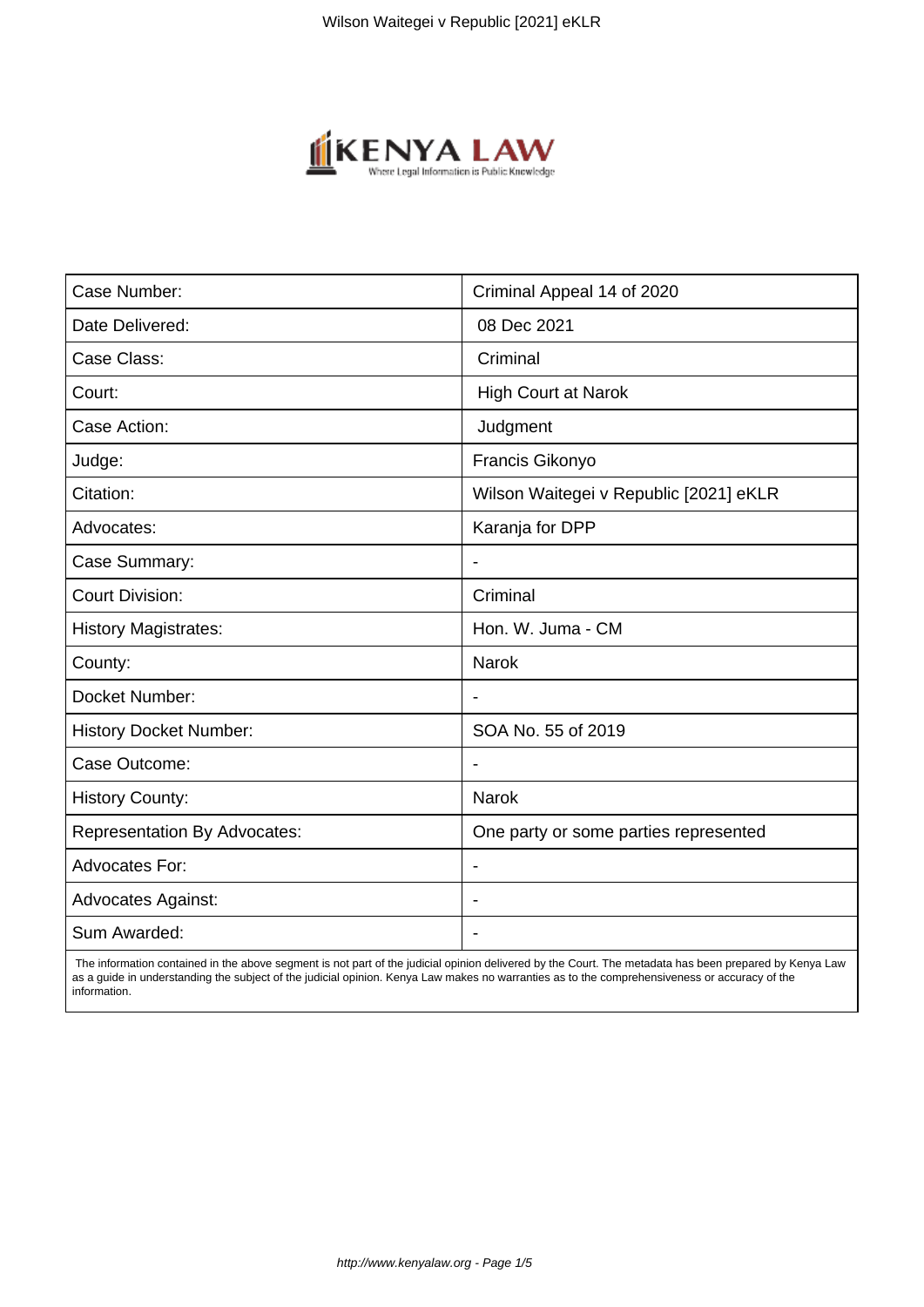### **REPUBLIC OF KENYA**

# **IN THE HIGH COURT OF KENYA**

# **AT NAROK**

### **CRIMINAL APPEAL 14 OF 2020**

# *(CORAM: F.M. GIKONYO J.)*

*(From the conviction and sentence of Hon. W. Juma (C.M)*

*in Narok SOA No. 55 of 2019 on 19th May 2020)*

**WILSON WAITEGEI..............................................................................................................................APPELLANT**

#### **-versus-**

**REPUBLIC...................................................................................................................................................RESPONDENT**

# **JUDGMENT**

[1] The appellant was charged with the offence of defilement of an imbecile contrary to Section 146 of the Penal Code. It was alleged that on the 9<sup>th</sup> day of August 2019 at 11.00 a.m at [Particulars Withheld] village in Narok South Sub- County within Narok County intentionally and unlawfully caused his penis to penetrate the vagina of DS maasai female adult aged 18 years knowing or having reason to believe her to be imbecile.

[2] In the alternative charge, the appellant was charged with committing an indecent act with an adult contrary to Section 11(A) of the Sexual Offences Act No. 3 2006. The particulars were that on the 9<sup>th</sup> day of August 2019 at 11.00 a.m at [Particulars Withheld] village in Narok South Sub- County within Narok County intentionally and unlawfully caused his penis to touch the vagina of DS maasai female adult aged 18 years.

[3] The appellant was convicted on the main charge and sentenced to serve 10 years' imprisonment.

[4] Being dissatisfied with the said conviction and sentence he preferred an appeal and cited six (6) grounds of appeal, namely;

**i. That the sentence awarded is highly excessive and punitive.**

**ii. That he suffers from erotic duodenum peptic ulcers a condition that is seriously complicated and aggravated by the harsh conditions within the prison environment. That he used traditional medicinal herbs a facility that is not available in prison.**

**iii. That he is aged 73 years with a family of nine and his wife is epileptic and is not able to play an active role in upbringing and fending off the family task that was squarely on his shoulders with his confinement in prison, the family is likely to suffer.**

**iv. That he earnestly pray that the sentence awarded therein be reviewed and a lesser sentence be considered.**

**v. That in consideration of his wife's ailment he be awarded a suspended sentence so that he may amend broken life.**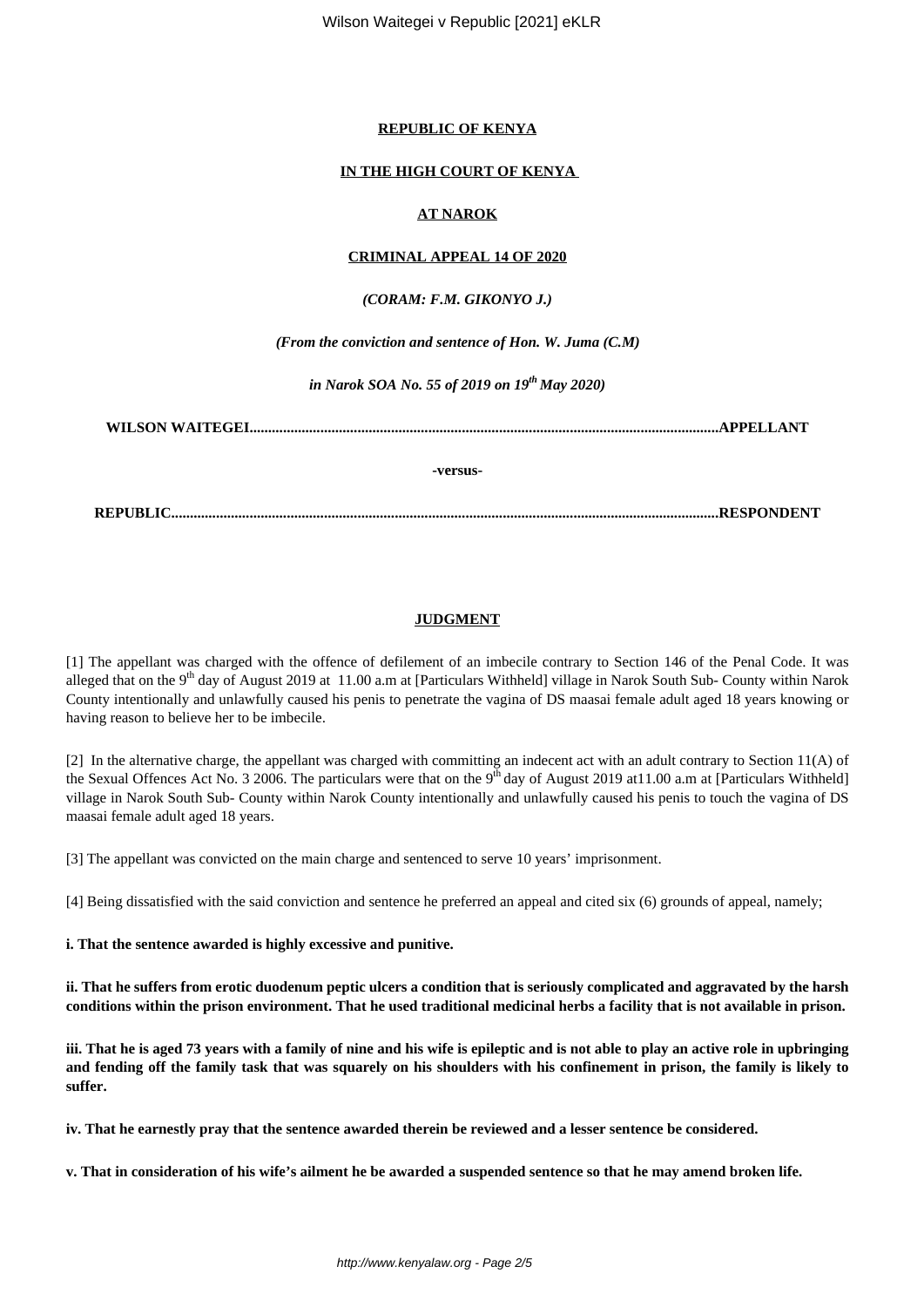[5] Ultimately, he prayed that this appeal be allowed and sentence be quashed or that this court evaluates the evidence and make its own finding in conviction and sentence.

[6] The appellant orally submitted he is sick, toothless and blind. He prayed for a non- custodial sentence. He also urged this court to considered the 9 months he spent in remand and that he is now 75 years old.

#### **Respondent's submission**

[7] Mr. Karanja, the prosecution counsel, submitted that the prosecution proved its case beyond reasonable doubt. There was intercourse according to the complainant's evidence through the intermediary. PW4 corroborated the fact of penetration. That PW2 produced medical evidence which proved there was penetration.

[8] The respondent submitted that the appellant was also seen heading towards where PW2 was.

[9] The respondent submitted that PW2 was intellectually challenged. The evidence of PW5 and PW3 and also the psychiatrist's report proved the victim was intellectually challenged. Therefore, the victim could not give consent to intercourse.

[10] The respondent submitted that the appellant committed the offence as he was within the homestead at the time of offence. The appellant knew the victim was mentally challenged and admitted this fact. He was trusted by her mother and took advantage of her.

[11] On the sentence, the respondent submitted that the sentence passed on the appellant is appropriate. The prescribed sentence is a maximum of 14 years. The trial court considered his mitigation, age and aggravating factors and imposed 10 years' imprisonment. Therefore, discretion was exercised judicially.

### **ANALYSIS AND DETERMINATION**

#### **Court's duty**

[12] As first appellate court; I should re-evaluate the evidence afresh and arrive at own independent conclusions. I am however reminded to bear in mind that I neither saw nor heard the witnesses and give due regard for that. See *Okeno v Republic (1972) E.A, 32.*

[13] I have considered the grounds of appeal and evidence adduced in the lower court and find the main issue for determination is;

#### **Whether the sentence was manifestly harsh and excessive**

[14] The appellant does not challenge his conviction. I uphold the conviction.

### **Sentencing**

[15] The sentence for defilement of such persons who are intellectually challenged is prescribed in *section 146 of the Penal Code Cap 63, Laws of Kenya* as follows:-

### *"146. Defilement of idiots or imbeciles*

*Any person who, knowing a person to be an idiot or imbecile, has or attempts to have unlawful carnal connection with him or her under circumstances not amounting to rape, but which prove that the offender knew at the time of the commission of the offence that the person was an idiot or imbecile, is guilty of a felony and is liable to imprisonment with hard labour for fourteen years."*

[16] Under the command of the Constitution and humanity, I wish to state that this section should be read with such alterations and modifications in respect of; i) the manner the victims of defilement are described and addressed; and ii) the imposition of hard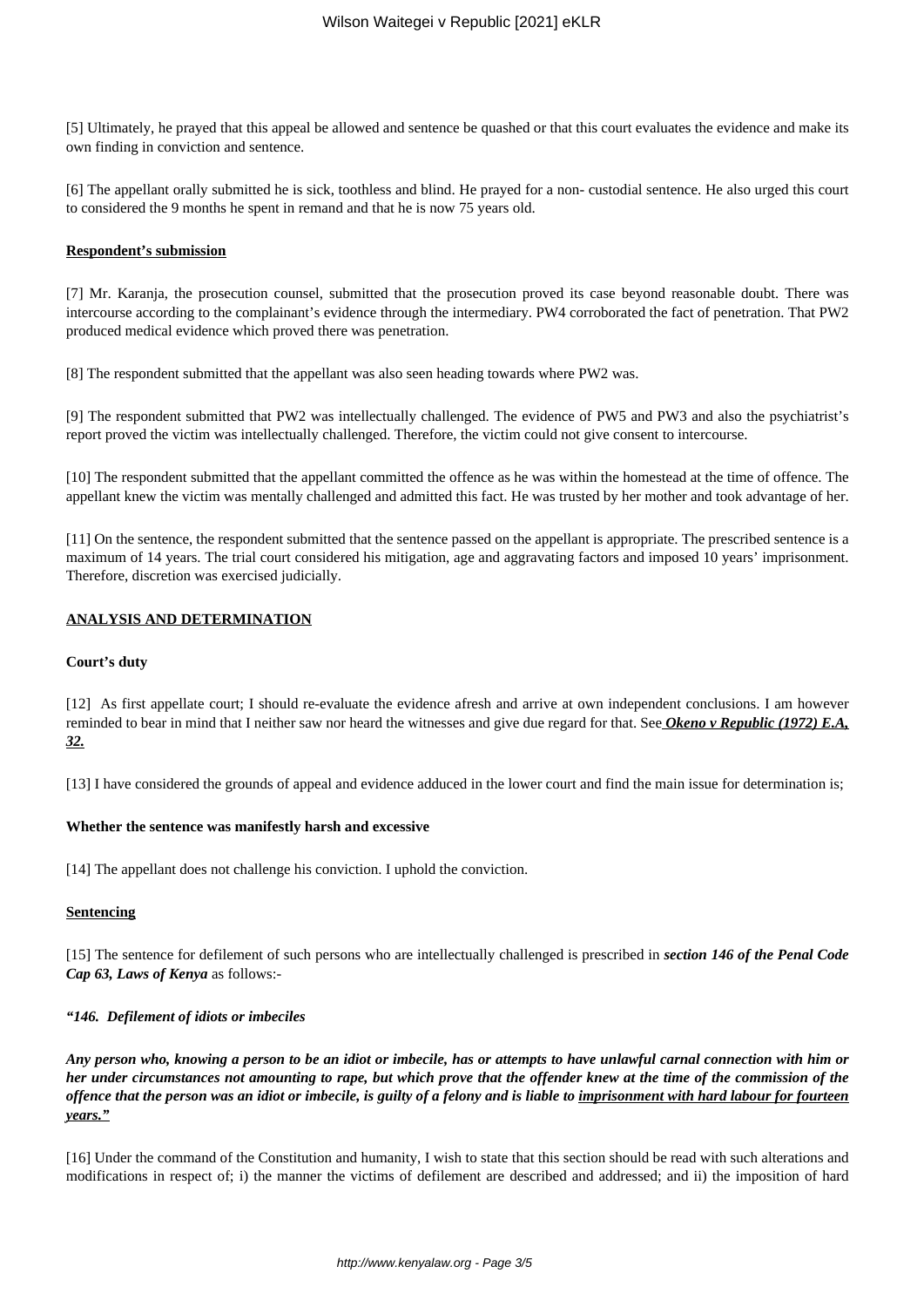labour as part of sentence. See article 30 and 54 of the Constitution below.

[17] Article 30 of the Constitution prohibits imposition of forced labour in express mandatory manner, that: -

#### **30(2) A person shall not be required to perform forced labour**

[18] Article 54 of the Constitution demands respect for persons with disability as follows: -

#### **54(1) A person with any disability is entitled;**

#### **(a) to be treated with dignity and respect and to be addressed and referred to in a manner that is not demeaning**

[19] Parliament should however carry out appropriate amendment to the section.

[20] Having said that, in the instant case, the learned trial magistrate sentenced the appellant to ten years' imprisonment. The law provides for a maximum sentence of fourteen years. Therefore, the learned trial magistrate acted within the confines of the law.

[21] The Court of Appeal, in the case of Peter Mbugua Kabui v Republic [2016] eKLR held as follows: -

*"***The principles upon which an appellate Court will act in exercising its discretion to review or alter a sentence imposed by the trial court are now settled. The predecessor of this Court, in the case of Ogolla s/o Owuor vs Republic, [1954] EACA 270, pronounced itself on this issue as follows: -**

**"The Court does not alter a sentence unless the trial Judge has acted upon wrong principles or overlooked some material factors".**

**To this, we would add a third criterion namely, "that the sentence is manifestly excessive in view of the circumstances of the case (R - v- Shershowsky (1912) CCA 28TLR 263)."**

**See also Omuse - v- R (supra) while in the case of Shadrack Kipkoech Kogo - vs - R., Eldoret Criminal Appeal No.253 of 2003 the Court of Appeal stated thus:-**

**"Sentence is essentially an exercise of discretion by the trial court and for this court to interfere it must be shown that in passing the sentence, the sentencing court took into account an irrelevant factor or that a wrong principle was applied or that short of these, the sentence itself is so excessive and therefore as an error of principle must be interfered with (see also Sayeka –vs- R. (1989 KLR 306)"**

### **In the more recent case of Kenneth Kimani Kamunyu -vs- R. (2006) eKLR, this Court reiterated this principle and stated that an appellate Court can only interfere with the sentence if it is illegal or unlawful."**

[22] Clearly the sentence in this case was legal. Except, however, it is important to take account of the fact that he is now of advanced age, 75 years; he has eaten into the bonus of his life, for the days of our lives are 70 years, and the bonus is ordinarily full of trouble and sorrow. See the Holy Bible, *New King James Version; Psalms 90:10* that: -

### **The days of our lives are seventy years; And if by reason of strength they are eighty years, Yet their boast is only labor and sorrow; For it is soon cut off, and we fly away.**

[23] He has stated that he is now ailing and frail. No reason to doubt that. He is also a first offender. The appellant has also been in custody since  $13<sup>th</sup>$  August 2019 when he was first arraigned in court; he must have learnt his lesson. When I weigh the aggravating circumstances alongside the mitigating circumstances, I am inclined, in the interest of justice to commit the appellant to probation sentence for 2 years. He shall be released forthwith from prison to serve the probation sentence. He is duly warned that every action has a consequence, and that he should never take advantage of the vulnerable. Sentence accordingly, reviewed. It is so ordered.